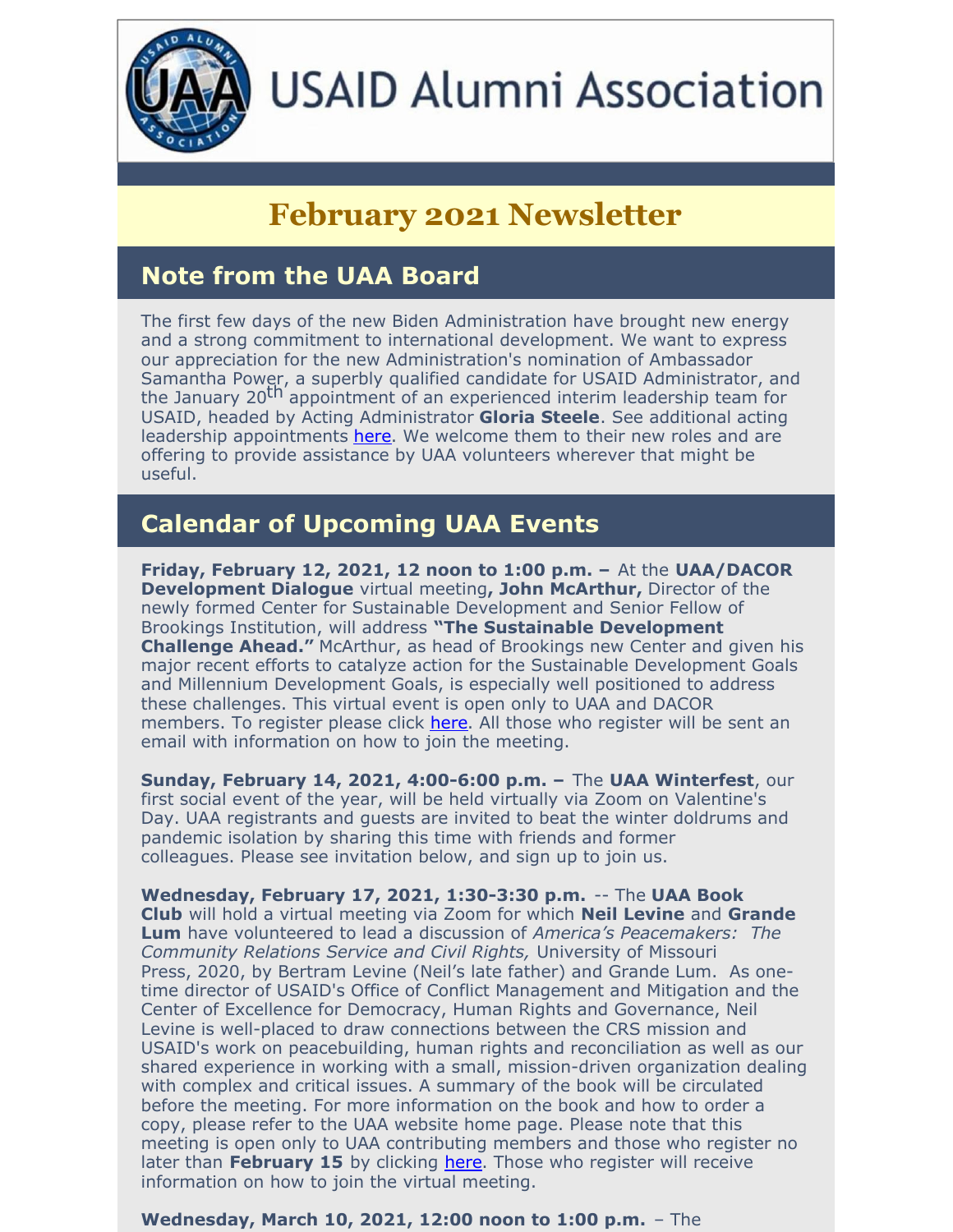**UAA/DACOR Development Dialogue** will host a virtual meeting with **Jerry Hyman**, former Director of USAID's Democracy and Governance Office. He will speak on "**Whither or Whether Democracy Promotion? Democracy Assistance, Development and Foreign Policy**." Please join us to hear – and comment on – Jerry's unconventional view of what has been done and what the future of democracy programs should be. Watch for an email with further details closer to the event.

#### **SAVE THE DATES**

**Thursday, April 8** (time TBD) – The **UAA/DACOR Development Dialogue** will host a virtual meeting to enjoy a conversation between **Rick Barton** and **Bob Gersony.** For a preview of the Gersony book, please note the Bulletin Board item, below, with sign-up information to join a **special feature on February 2 in which Andrew Natsios interviews Robert Kaplan** on his new book, *The Good American: The Epic Life of Bob Gersony, the U.S. Government's Greatest Humanitarian*.

**Sunday, May 23, 2021, 4:00-6:00 p.m. –** The **UAA Spring Reception**, our second social event this year, will be held virtually via Zoom. More details will be provided closer to the event.

**Saturday, September 11, 2021, time TBD –** The **UAA annual Summer Picnic** will be held at a gathering in the D.C. area or virtually via Zoom, depending on the coronavirus pandemic situation nearer the planned date. A hybrid picnic, held both in person and virtually, is also being considered. Stay tuned.

**Friday, October 29, 2021, time TBD –** The **UAA Annual General Meeting** will be held this year at the Center for Global Development in Washington, D.C. More details will be provided nearer the event.

#### *New!* **on USAIDAlumni.org**

#### **Bulletin Board**:

- The Bulletin Board offers a special feature for February 2, 2021, 5:30 p.m. CST or 6:30 p.m. EST. **Andrew Natsios**, former USAID Administrator and currently Director of the Scowcroft Institute of International Affairs, will interview **Robert Kaplan** about his new book, *The Good American: The Epic Life of Bob Gersony, the U.S. Government's Greatest Humanitarian.* The book is an extraordinary narrative account of Bob Gersony's life and humanitarian work, and what USAID and State do, in particular, in crisis management and human rights. It is the first recent book written by a well-known writer about the good work of the Agency. Many senior USAID officers were interviewed for the book. The Natsi[os](http://tx.ag/kaplan21)-Kaplan interview is open to the public on Zoom; RSVP by [clicking](http://tx.ag/kaplan21) [here](http://tx.ag/kaplan21) to receive Zoom link or visit [bush.tamu.edu/events](https://bush.tamu.edu/scowcroft/events/).
- The Bulletin Board features five new items in January: (1) Sustained Poverty Reduction vis Inclusive Agriculture and Rural Development: Laying the Foundation for a Call to Action (David Bathrick); (2) OECD Development Co—Operation Report 2020; (3) ADST: Reiterating Strong Support for the Democratic Process; (4) ADST: American Diplomacy, the Democratic Tradition, and the Attack on the Capitol; and (5) MFAN statement delivered on recommending withdrawal of the Trump Administration last-minute recessions package.

**In Memoriam**: The In [Memoriam](https://www.usaidalumni.org/tribute/) page features obituaries of USAID colleagues, including **William T. Dentzer, Donna Baltz, Arthur Danart, Daisy Portee Withers, Frank D. Correl, Elaine Stahl Leo, Don Boyd, Jr. and William H. ("Bill") Lyerly, Jr.**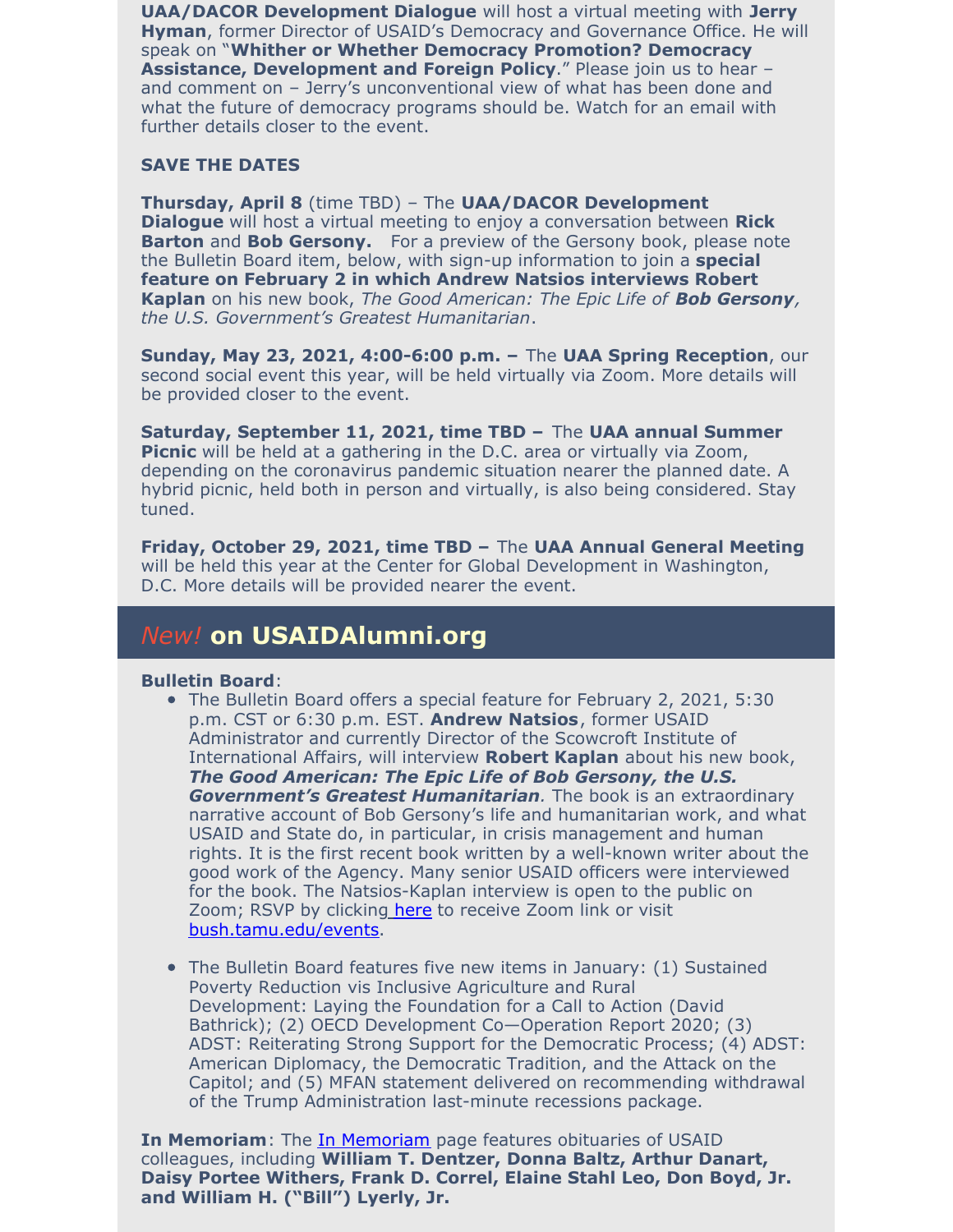**[Articles](https://www.usaidalumni.org/development-issues/articles/):** On the Front Page (bottom) and under the Development Resources tab, we posted 13 articles published in January, many of them focused on the new leadership at State and USAID. The most recent of them featured here:

- What Antony Blinken's [nomination](https://www.devex.com/news/what-antony-blinken-s-nomination-hearing-says-about-us-foreign-aid-98947?) hearing says about US foreign aid (Devex by Adva Saldinger, January 20, 2021)
- **Biden fills out State [Department](https://apnews.com/article/joe-biden-donald-trump-biden-cabinet-antony-blinken-foreign-policy-e7026ce218735c9faec9c7349aefb51e) team with Obama veteran[s](https://apnews.com/article/joe-biden-donald-trump-biden-cabinet-antony-blinken-foreign-policy-e7026ce218735c9faec9c7349aefb51e) (Associated** Press by Mathew Lee, January 16, 2021)
- USAID officials prepare for higher profile role under [Samantha](https://www.usaidalumni.org/wp-content/uploads/2021/01/USAID-officials-prepare-for-Samantha-Power.pdf) Power (Devex by Michael Igoe, Adva Saldinger, January 13, 2021)
- USAID C[h](https://foreignpolicy.com/2021/01/13/usaid-chief-trump-loyalists-conservative-appointees-block/)ief Plans to Block [Last-Minute](https://foreignpolicy.com/2021/01/13/usaid-chief-trump-loyalists-conservative-appointees-block/) Push to Add Trump Loyalists (Foreign Policy by Column Lynch/Jack Detsch, January 13, 2021)
- How [Samantha](https://www.justsecurity.org/74174/how-samantha-power-can-restore-usaids-crucial-role-in-us-foreign-policy/) Power Can Restore USAID's Crucial Role in US Foreign Policy — (Just Security by *[Ambassador](https://www.justsecurity.org/author/steinbergdonald/) Donald Steinberg*, January 13, 2021) — referenced by George Ingram in today's DACOR session)

**Bibliography of USAID Authors**: There is one new addition to the Bibliography section -- **How to Optimize your Wellness, a Population and Reproductive Health Oral History program at Smith College:** The one new addition to the Bibliography of USAID Authors is a book we can all use by Dr. Joseph Speidel, former director of USAID's Office of Population, entitled *The Building Blocks of Health- How to Optimize Wellness with a Lifestyle Checklist.* Dr. Speidel says that by using the checklist, we can possibly add 10-15 years to life. Dr. Speidel's oral history can be found at the Smith College Sofia Smith Collection as part of the Hewlett Foundation-funded Population and Reproductive Health Oral History Project. Please click [here](https://www.usaidalumni.org/bibliography-usaid-authors/) to visit the Bibliography page.

**Development Resources:** Under the UAA and American University Archives – Opportunity for USAID Alumni, an item has been added on **Where to Place your USAID Archives.** Leslie Nellis, the Associate Archivist for Digital Initiatives and Records Management at the American University Library, can be reached at 202-885-3204 or [lnellis@american.edu](mailto:lnellis@american.edu).

#### **Job and Volunteer Opportunities:**

- One new part-time job opportunity is posted for a Senior Leadership Group (SLG) candidate to work in tandem with the Director and Deputy Director of the Foreign Service Center, the SLG support team, and the Assignment and Career Counselor Team. The incumbent will also play an instrumental role in advising and assisting Deputy Mission Directors, HCTM and regional bureaus on issues related to human capital, talent management, and operational matters.
- USAID-Devex Career Fair will be held on February 17, 2021, 10:00 a.m. to 4:00 p.m. Eastern Time. The Career Fair, hosted by Devex in partnership with USAID as part of a broader initiative, is geared specifically towards development professionals and USAID's open Foreign Service positions. Individuals interested in learning more about about USAID, its open positions, and the application/hiring process are encouraged to attend. For more information, see UAA website link [here](https://www.usaidalumni.org/get-involved/job-volunteer-opportunities/).

## **Annual UAA Winterfest**

#### **Join us for the Annual UAA Winterfest! Sunday, February 14, 2021, 4:00 to 6:00 p.m. to be held virtually via Zoom**

UAA alumni are invited to this year's annual Winterfest, a casual late-afternoon gathering in a virtual Zoom setting to help get us through the pandemic and the remainder of the cold winter weeks.

It's **Valentine's Day**, so bring your special guest or come alone to join the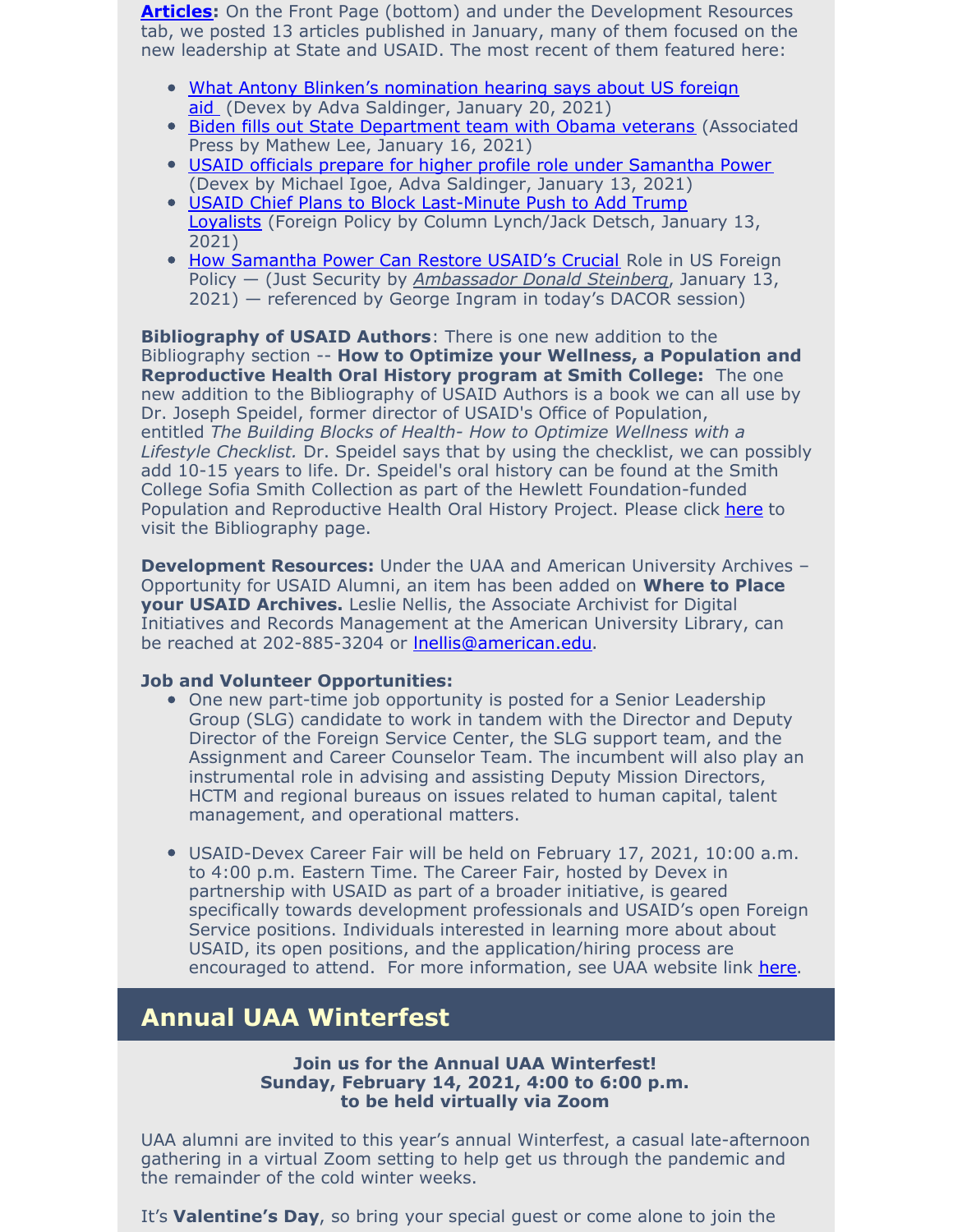fun with many UAA friends, including:

- Enjoy the opportunity to see and hear from friends and former colleagues worldwide.
- Share with us an interesting story about you and your Valentine, past or present – your most memorable Valentine's Day, first date, marriage proposal, or other notable event in your lives together.
- Participate in a chance to pit the quick thinking of men against women in a game of "Battle of the Sexes."
- Bring your own personal choice of food and refreshments to the cocktail hour.
- Dress casually for the video gathering.

This is the perfect way to spend Valentine's Day enjoying your special Valentine and UAA friends, all from the comfort of your own home. And at no cost; it's free!

Please let us know if you plan to attend the Valentine's Winterfest by **signing up no later than Wednesday, February 10.**

> **[Click](https://events.r20.constantcontact.com/register/eventReg?oeidk=a07ehj7790q6eb007c6&oseq=&c=&ch=) here to sign up**

Those who have signed up will receive UAA instructions on how to join the Zoom meeting a few days before the February 14th Winterfest.

#### **UAA Development Dialogue**



On January 13, 2021, exactly one week before the inauguration of the new Administration, **George Ingram** spoke online to a crowd of more than 150 USAID alumni and DACOR members on the timely topic of "What should be the big priorities for development in the Biden Administration?" George, currently a senior fellow at Brookings, has spent his career dedicated to strengthening international development. That wealth of experience

was evident as he highlighted, in his opening comments and in the lively Q&A session that followed, the array of issues and choices the new USAID Administrator-designate Samantha Power will need to confront. View the video of this event [here](https://vimeo.com/500231052/ecbf8fcb93). If you wish to learn more, see George's recent Brookings policy paper [here](https://www.brookings.edu/research/covid-19-exposes-a-changed-world-a-prescription-for-renewing-us-global-partnership/).

#### **Development Issues Committee**

The Development Issues Committee held its first meeting of 2021 on January 28. The virtual meeting, attended by 57 UAA members, featured a robust discussion on **Inclusive Agriculture and Rural Development as a Priority for the New Administration**. Panelists leading the discussion included **David Bathrick**, former Director of the USAID Office of Agriculture; **Emmy Simmons**, former USAID Assistant Administrator for Economic Growth, Agriculture and Trade (E3); and **Paul Dorosh**, Director of the Governance Strategy and Development Division of the International Food Policy Research Institute (IFPRI). David Bathrick summarized his recent White Paper, *Sustained Poverty Reduction via Inclusive Agriculture and Rural Development: Laying the Foundation for a Call to Action.* Emmy Simmons's comments drew on her recent White Paper for CSIS, co-authored by Julie Howard, *Agriculture Under Pressure: Implications for Feed the Future*. Paul Dorosh's comments drew from his extensive research on agricultural development for IFPRI. All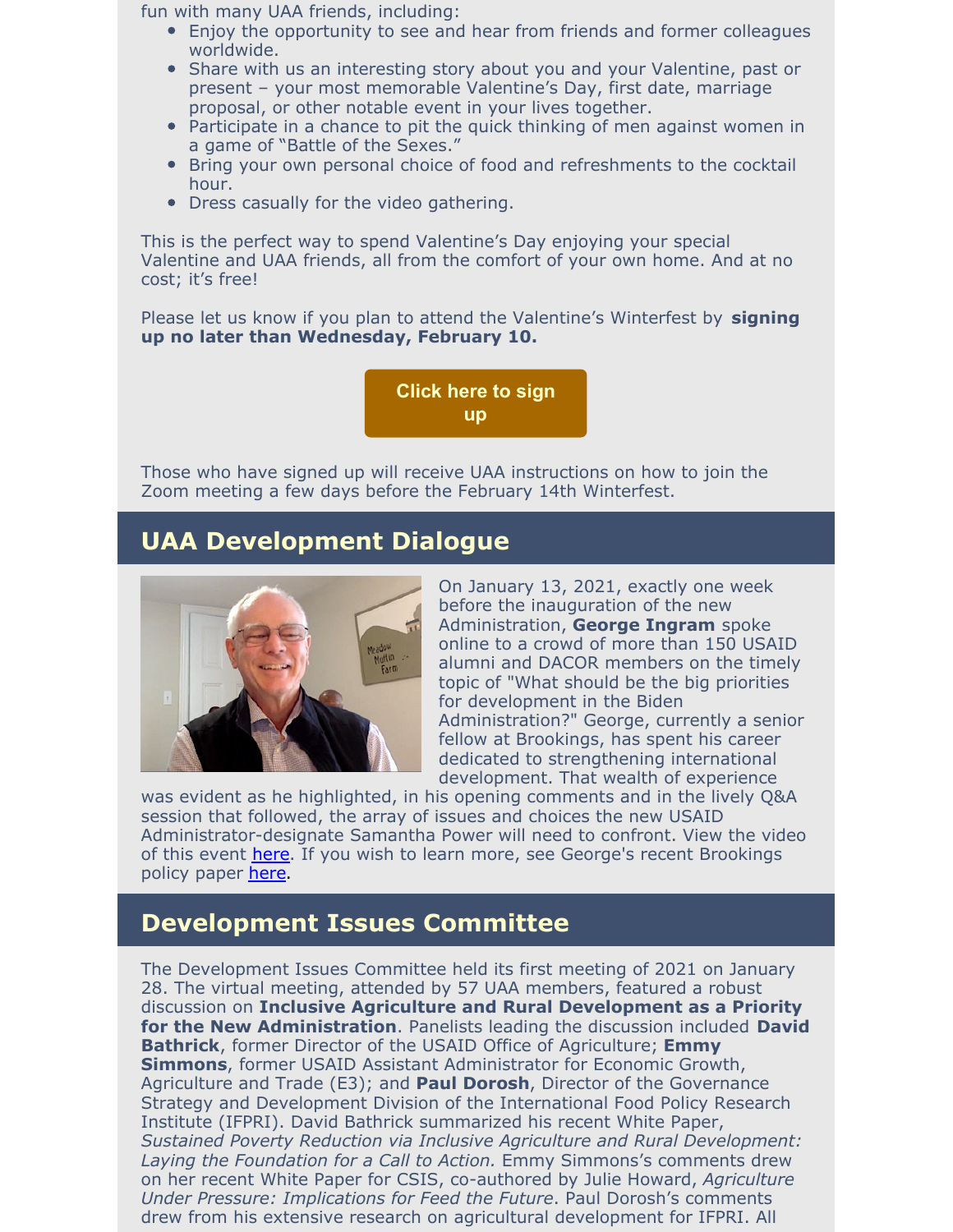expressed a hope that the new leadership team at USAID would boost the U.S. Government efforts for inclusive agriculture and rural development as a priority. A lively Q&A session followed the panelists' presentations. David Bathrick's and Emmy Simmons's White Papers are available on the UAA website that can be visited [here](https://www.usaidalumni.org/wp-content/uploads/2021/01/Sector-Reform-Package-SRSG-Final-Edits.pdf).

## **UAA Book Club**



The UAA Book Club held a virtual meeting via Zoom on January 27, 2021, during which **Jon O'Rourke** led a discussion, with 18 participants, of Daniel Kahneman's *Thinking, Fast and Slow*. The overall intent of the book is to convince readers that, while we think of ourselves as rational beings, the truth is we make many decisions unconsciously on an irrational base. It

catalogues numerous examples of irrational thinking and together represents a humbling comment on human fallibility. Being aware of these distorting influences in ourselves will reduce judgment errors in our personal lives, in financial and legal matters, and in leadership and management. For comprehensive reviews by Jon O'Rourke and others, visit the UAA website by clicking [here](https://www.usaidalumni.org/uaa-book-club-reviews/).

#### **Alumni Profile: Toni Christiansen**



Toni and daughter Kristin

Inspired by her studies in the Soviet Union, Greece, and Fulbright scholarships in India as an educator writing curriculum for secondary teachers on cultural awareness and diversity, Toni Christiansen's second career began when she joined the Agency for International Development (USAID) as an International Development Intern in 1979. Introduction to various leadership, management, and negotiation styles by dynamic officers and mentors in USAID/Washington's Latin America and Caribbean Bureau and the Middle East prepared her well for working with diverse teams and country representatives.

The USAID knowledge and experience advancing programs and contracts in many challenging environments proved to be an excellent platform for her transition to an international career in the private sector after retiring from USAID in 2003.

Although cooking and auto repair were never among Toni's top interests, after retirement from USAID, she was hired as Chief Operating Officer (COO) and General Manager of a start-up Jordanian company that grew to be a multimillion-dollar catering business. She joined a second company as COO and Regional Vice-President for Business Development, with a leading, multibillion-dollar U.S./Jordanian/Saudi Arabian company dealing with U.S. Government vehicle maintenance, design-build, supply chain management, and food supply contracts. During the time she worked for ME companies, Toni lived in Dubai, U.A.E., Jordan and traveled extensively throughout the Middle East, Afghanistan, and Central Asia.